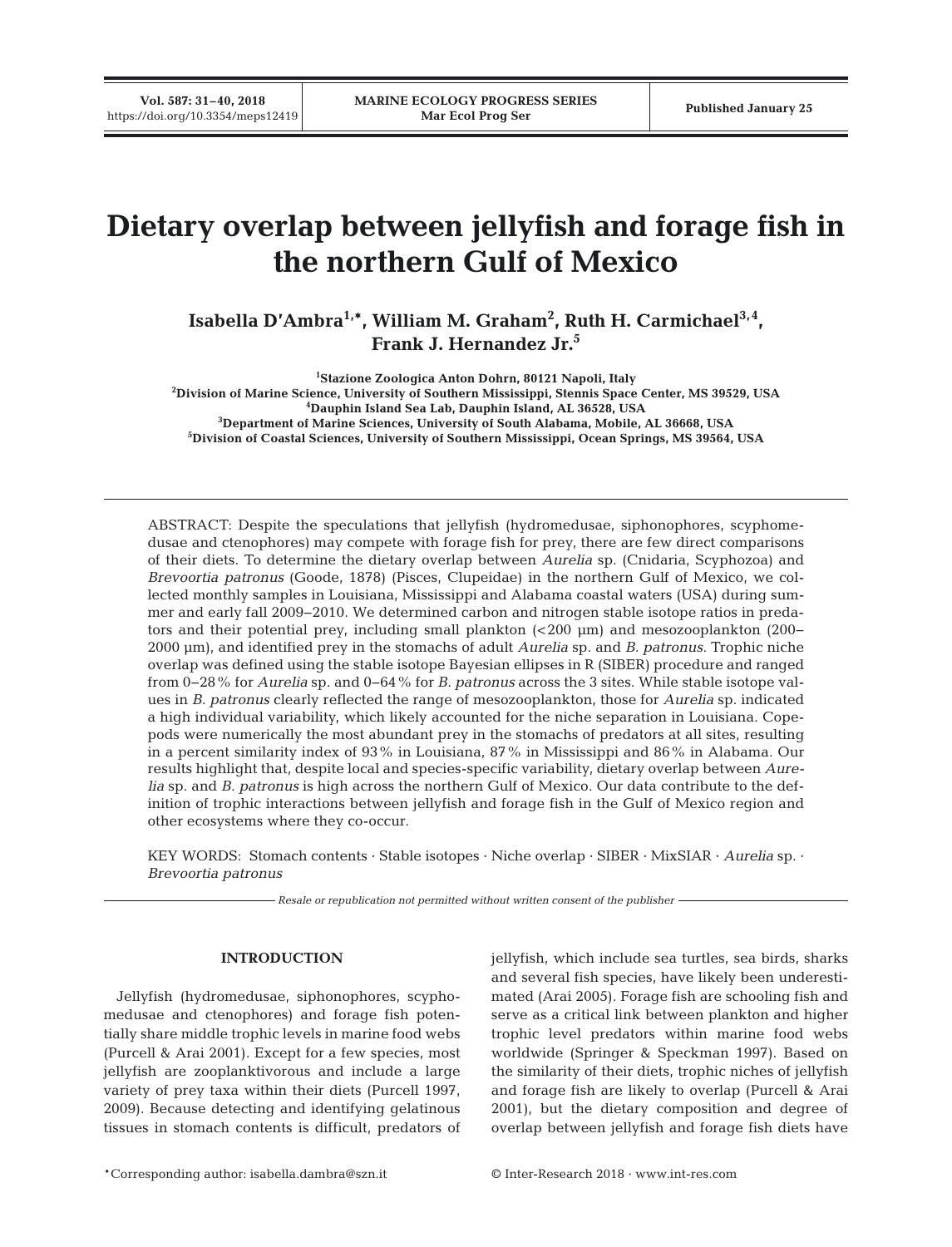rarely have defined (Purcell & Grover 1990, Purcell & Sturdevant 2001, Brodeur et al. 2008, Shoji et al. 2009, Nagata et al. 2015).

When examined, stomach contents of co-occurring jellyfish and forage fish showed significant dietary overlap. For example, analysis of stomach contents showed a high degree of overlap between the diets of the hydromedusae *Obelia* sp., *Proboscidactyla flavicirrata* and *Aglantha digitale* and the diet of larval Pacific herring *Clupea pallasii* in Kullest Bay, British Columbia (Purcell & Grover 1990). Stomach contents of adult scyphomedusae and ctenophores had a percent similarity index (PSI)  $>60\%$  with different species of age-0 forage fishes in the northern California Current (Brodeur et al. 2008) and juvenile forage fishes in Prince William Sound, Alaska (Purcell & Sturdevant 2001). The similarity of results from different ecosystems suggests that dietary overlap between jellyfish and forage fish may be a common trait within marine food webs, but conclusions are limited by the small number of ecosystems where dietary overlap of co-occurring jellyfish and forage fish has been defined.

Determining the dietary overlap between jellyfish and forage fish may present some challenges due to methodological constraints. The time framework of dietary composition provided by stomach content analysis has been extended by combining or replacing this approach with stable isotope analysis (SIA; Brodeur et al. 2008, Shoji et al. 2009, Nagata et al. 2015). Although sample processing protocols have been refined (Fleming et al. 2011, D'Ambra et al. 2014, Kogovšek et al. 2014), the interpretation of stable isotope values in jellyfish is challenged by the unusual diet-tissue discrimination factors (DTDFs) from scyphomedusae to their prey. The DTDFs of a large variety of invertebrates and fish fall within the range  $1.4 \pm 1\%$  (mean  $\pm$  SD) for carbon (C) and  $3 \pm$ 1‰ for nitrogen (N) (McCutchan et al. 2003). Conversely, laboratory-determined DTDFs for *Aurelia* sp. were  $4.3 \pm 0.2\%$  (mean  $\pm$  SD) for C and  $0.1 \pm 0.2\%$ for N (D'Ambra et al. 2014). Laboratory-based DTDFs for *Aurelia* sp. appear to be supported by field data (Frost et al. 2012), but their application has resulted in apparently unrealistic trophic-level assignments (Fleming et al. 2015, Nagata et al. 2015). Hence, the resulting definitions of dietary composition and trophic niche remain uncertain (Nagata et al. 2015, Javidpour et al. 2016).

The Gulf menhaden *Brevoortia patronus* (Goode, 1878) (Pisces: Clupeidae) is an ecologically and economically important forage fish in the northern Gulf of Mexico. Gulf menhaden transfer energy from plankton to piscivorous fishes, sharks, sea turtles and sea birds (Ahrenholz 1991) and sustain the secondlargest commercial fishery by mass in the USA (Vaughan et al. 2007). In the Gulf of Mexico and other highly productive ecosystems, scyphomedusae replace forage fish on inter-decadal cycles, with decreased fish landings corresponding to high biomass of scyphomedusae (Robinson et al. 2014). While *Aurelia* sp. appears to prey on mesozooplankton in the northern Gulf of Mexico (Graham & Kroutil 2001), the diet of *B. patronus* has been defined in detail only for the larval stage, which appears to feed mainly on detritus and phytoplankton (Govoni et al. 1983, Deegan et al. 1990, Olsen et al. 2014). Given the relevance of *B. patronus* to the ecology and economy of the northern Gulf of Mexico, clearly determining the dietary composition of the adult stage is crucial to correctly define their trophic interactions with other taxa and their position within the food web. Within this framework, in the present study we made a direct comparison of the diets of adult *Aurelia* sp. and *B. patronus* and defined the degree of dietary overlap between them when they co-occurred in the northern Gulf of Mexico. Our data will aid to refine the definition of trophic interactions between jellyfish and fish in this region and other ecosystems alike.

## **MATERIALS AND METHODS**

#### **Sample collection**

Sampling was conducted monthly at 1 station each in Louisiana and Mississippi and 3 stations in Alabama coastal waters (Fig. 1) from June to October 2009−2010 (summer−early fall). This sampling frequency was sufficient to yield discrete dietary intervals based on the known half-life for  $\delta^{13}C$  (11 d) and δ15N (10 d) estimated for *Aurelia* sp. (D'Ambra et al. 2014). *Aurelia* sp. specimens (availability was constrained by their unpredictable appearance at the sampling events) were collected from surface waters using a dip net and their bell diameter was measured on the boat as the distance between opposite rhopalia (±0.5 cm). For SIA, freshly caught *Aurelia* sp. scyphomedusae were transported to the laboratory in buckets with filtered seawater from the sampling site to allow gut evacuation. For analysis of stomach contents, *Aurelia* sp. scyphomedusae were preserved in a buffered 4% formaldehyde solution. *Brevoortia patronus* were caught by purse seining from vessels equipped for large-scale commercial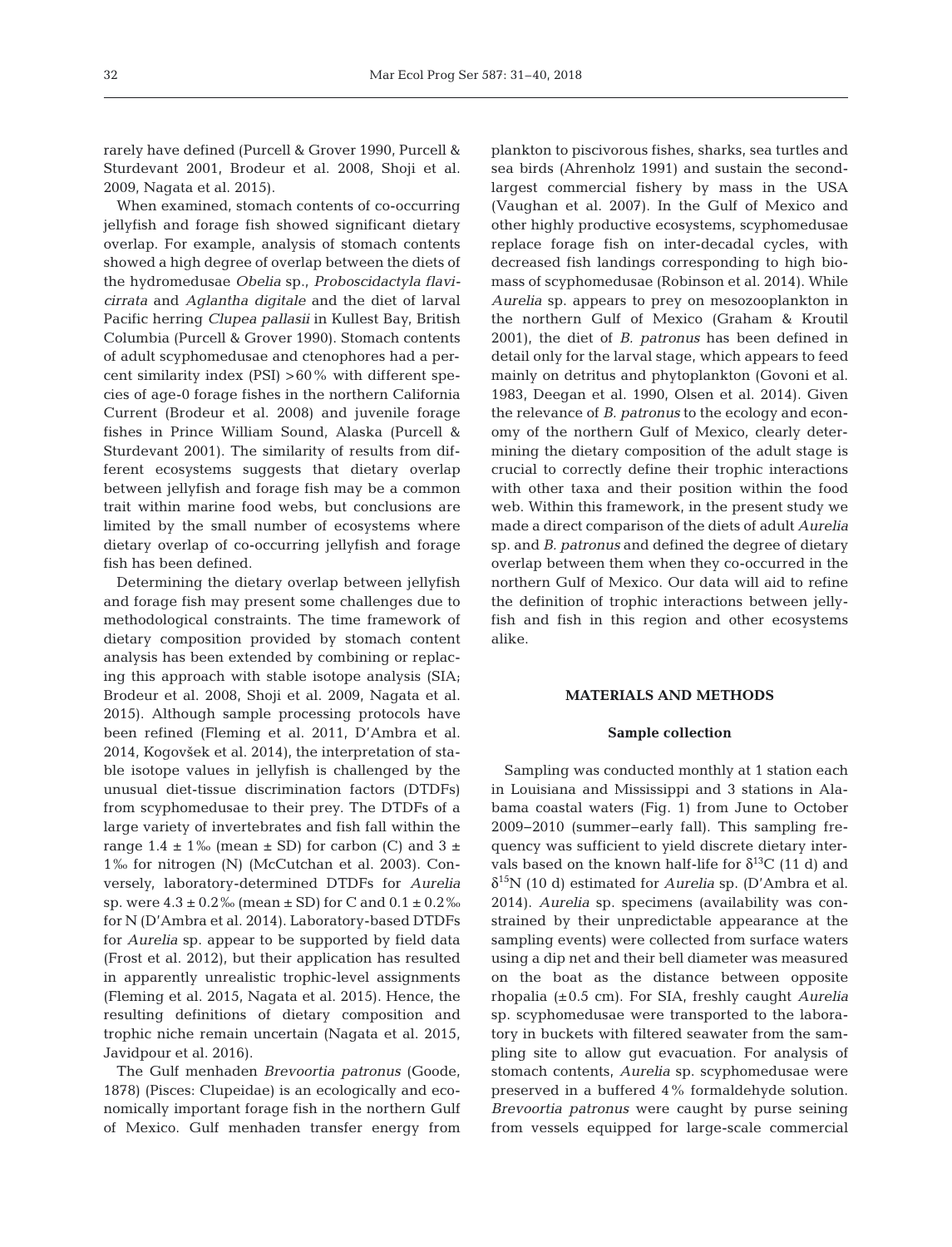

Fig. 1. Sampling stations in Louisiana, Mississippi and Alabama (USA) coastal waters where the scyphomedusa *Aurelia* sp. and the forage fish *Brevoortia patronus*, along with their potential prey— small plankton (<200 μm) and mesozooplankton (200−2000 μm)— were collected monthly from June to October 2009−2010

fishing within the same month and near the stations where *Aurelia* sp. were collected. Nets were 17− 22 mm bar mesh, up to 365 m long and 18−22 m deep (Smith 1991). Fish were kept on ice until they were landed on shore, where they were measured (fork length,  $\pm 0.5$  cm) and frozen until further processing within 6 mo.

Small plankton (<200 µm; detritus, microphytoplankton, microzooplankton) and mesozooplankton (200−2000 µm) known to be potential prey of *Aurelia* sp. and *B. patronus* (Matlock & Garcia 1983, Graham & Kroutil 2001) were collected at the same locations and times as *Aurelia* sp. A 2 l Niskin bottle was deployed at 1 m depth below the surface to collect water samples. To size-fractionate plankton, replicate water samples were filtered on the boat through a 200 µm mesh and the filtrate was stored on ice in acid-washed plastic bottles. Mesozooplankton samples were collected using duplicate vertical (according to the depth of stations) net hauls (200 µm mesh), size-fractionated by filtering them through a 2000 µm mesh and stored on ice in acid-washed plastic jars containing filtered seawater from the sampling site.

#### **Stable isotope analyses**

The  $\delta^{13}$ C and  $\delta^{15}$ N values in freshly caught *Aurelia* sp. were determined in the bell, from which the stomach and gonads were removed. After dissection, the bell was rinsed with ultrapure water to remove any detritus or plankton from the sample (D'Ambra et al. 2014). The bell was used because a previous study demonstrated that the bell is isotopically representative of the whole body of *Aurelia* sp. (D'Ambra et al. 2014). Frozen *B. patronus* were slightly thawed, dissected, and  $\delta^{13}C$ and  $\delta^{15}$ N values were determined in the dorsal muscle free from skin and bones (Pinnegar & Polunin 1999). Small plankton (<200 µm) were concentrated by filtering water samples under a vacuum through pre-combusted (4 h at 500°C) Whatman GF/F grade glass fiber filters (2.5 cm diameter, 0.2 µm nominal pore size). Mesozooplankton samples (200–2000 μm) were concentrated through a 200 µm mesh. All samples were dried to constant mass at 60°C to avoid changes in the isotopic composition. Tissues of *Aurelia* sp., *B.*

*patronus* and mesozooplankton were individually homogenized using a mortar and a pestle.

On average,  $4.0 \pm 0.3$  mg (mean  $\pm$  SD) of dried *Aurelia* sp. and 1.0 ± 0.2 mg of dried *B. patronus* and plankton were used to determine  $\delta^{13}$ C and  $\delta^{15}$ N in samples. A higher quantity of *Aurelia* sp. tissue was required to account for the low organic content of scyphomedusae compared to other fish and zooplankton (D'Ambra et al. 2014). Samples were sent to the stable isotope facility at the University of California (UC), Davis (USA) in 2009 and the stable isotope facility for environmental research (SIRFER) at the University of Utah (USA) in 2010. The long-term standard deviations were 0.2‰ for  $\delta^{13}$ C and 0.3‰ for  $δ<sup>15</sup>N$  at UC Davis and 0.1‰ for  $δ<sup>13</sup>C$  and  $δ<sup>15</sup>N$  at SIRFER. To ensure that determinations between the 2 laboratories were comparable, 15 samples were analyzed in both laboratories. The mean difference in  $\delta^{13}$ C was 0.1<sup>%</sup>  $(t_{27} = 0.42, p = 0.68)$ ; the mean difference in  $\delta^{15}N$  was 0.2‰ ( $t_{27} = 0.71$ , p = 0.48), indicating that differences were within the range of variability of data.

The effect of lipid content, which results in lower  $\delta^{13}$ C values than in lipid-free tissues, was corrected in samples with  $C:N > 3.5$  (Post et al. 2007) using the specific equation determined for *Aurelia* sp. (D'Ambra et al. 2014). Specific corrections for *B. patronus* and mesozooplankton were defined following the same protocol used for *Aurelia* sp. Small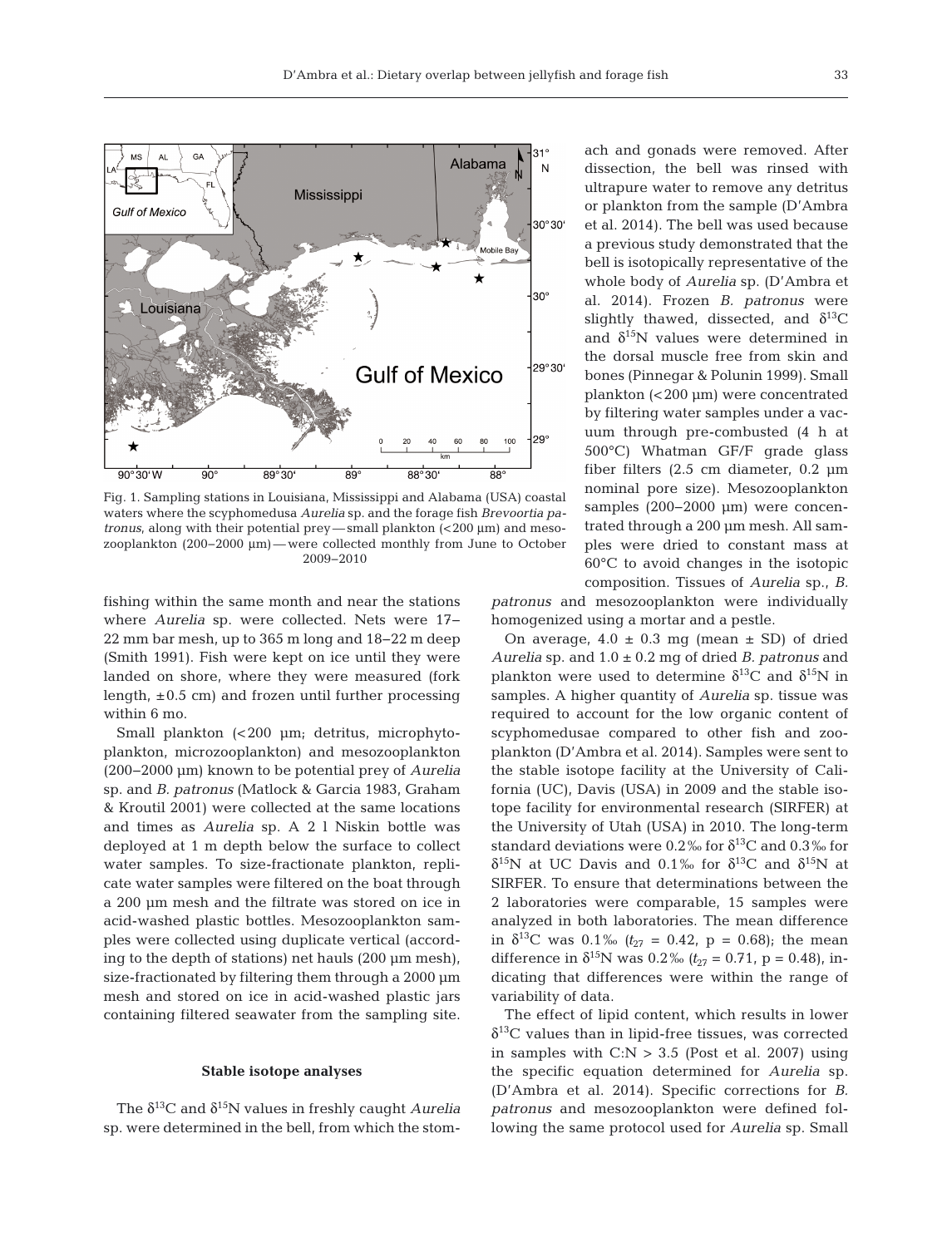plankton samples were not included in this analysis due to small sample size. Lipids were removed from 30 homogenized samples (5 mg) of each group *(Aurelia* sp. bell, *B. patronus* muscle and mesozooplankton) using 2:1 chloroform:methanol and removing the solvent by centrifuging samples in ultrapure water. Samples were dried at 60°C to constant mass and re-homogenized using a mortar and pestle. The equations applied for each species were:

*Aurelia* sp. (D'Ambra et al. 2014):

$$
\delta^{13}C_{\text{corrected}} = \delta^{13}C - 9.43 + 2.69 \times C:\text{N} \tag{1}
$$

*B. patronus*:

$$
\delta^{13}C_{\text{corrected}} = \delta^{13}C - 3.34 + 1.16 \times C:\text{N} \tag{2}
$$

plankton:

 $\delta^{13}C_{\text{corrected}} = \delta^{13}C - 2.45 + 0.62 \times C:N$  (3)

#### **Stomach content analysis**

Formalin-preserved *Aurelia* sp. were dissected and their stomachs were isolated to obtain their contents. The fixative from original preservation was filtered through a 10 µm mesh to further collect prey re gurgitated by scyphomedusae during preservation. To isolate stomach contents of *B. patronus*, the stomachs of thawed fishes were preserved in a buffered 4% formaldehyde solution and contents were identified to the lowest taxon possible under a dissecting microscope.

#### **Data analysis**

The trophic niches of *Aurelia* sp. and *B. patronus* based on  $\delta^{13}$ C and  $\delta^{15}$ N were defined using the SIBER procedure within the package stable isotope analysis in R (SIAR; v. 4.2), which incorporates the uncertainty due to small sample size (Jackson et al. 2011). The percentage of ellipses overlap was calculated as the ratio between the area of overlap between paired ellipses (estimated by the SIBER procedure) and each ellipse area for *Aurelia* sp. and *B. patronus* separately at each site. To fulfill the assumption that DTDFs of predators were similar (Jackson et al. 2011),  $\delta^{13}$ C and  $\delta^{15}$ N in *Aurelia* sp. and *B. patronus* were corrected using the laboratory-determined DTDFs for *Aurelia* sp.  $(\Delta^{13}C =$  $4.3 \pm 0.2\%$  and  $\Delta^{15}N = 0.1 \pm 0.2\%$ ; D'Ambra et al. 2014) and expected DTDFs ( $\Delta^{13}$ C = 1.4 ± 1‰ and

 $\Delta^{15}$ N = 3 ± 1‰; McCutchan et al. 2003) for *B*. *patronus*, because specific DTDFs were not available for this species.

To ensure that multiple trophic levels of predators were not pooled, we calculated the Pearson's correlation coefficient between the bell diameter and  $\delta^{15}N$ of *Aurelia* sp. and the fork length and  $\delta^{15}N$  of *B*. *patronus*. Neither correlation was statistically significant ( $r^2$  = 0.16, p = 0.23 for *Aurelia* sp.;  $r^2$  = 0.005, p = 0.95 for *B. patronus)*. We estimated the assimilated dietary composition of *Aurelia* sp. and *B. patronus* at each site using the MixSIAR GUI (version 2.1.2), a graphical user interface within the MixSIAR mixing model framework (https://github.com/brianstock/ MixSIAR). MixSIAR models were run for each sampling when scyphomedusae and fish co-occurred by applying the DTDFs used for trophic niches (see Table S1 in the Supplement at [www. int-res. com/](http://www.int-res.com/articles/suppl/m587p031_supp.pdf) articles/suppl/m587p031\_supp.pdf). Small plankton and mesozooplankton were considered as potential prey of *Aurelia* sp. and *B. patronus* and were included in the models along with their C and N content (Table S1).

The relative importance of each prey taxon to the dietary composition of *Aurelia* sp. and *B. patronus* based on analysis of stomach contents was calculated as the numerical proportion of each prey taxon (the number of individuals of a prey taxon divided by the total number of prey in each stomach; Hyslop 1980) for *Aurelia* sp. and *B. patronus* separately for 2009 and 2010. Stomach contents were compared between the 2 years separately for *Aurelia* sp. and *B. patronus* using a permutational analysis of variance (PERM-ANOVA) in R (version 3.1.2; Comprehensive Archive Network: http://cran.r-project.org/), based on 1000 permutations and a Bray-Curtis matrix. Stomach contents were statistically different only for *B. patronus* in Alabama coastal waters between 2009 and 2010 (Table S2). Because this difference did not change the overall biological significance of the analysis (i.e. *B. patronus* prey on mesozooplankton), the proportions of each prey taxon were pooled for 2009 and 2010, and mean proportions  $(\pm SD)$  were calculated for each predator at every site.

The dietary overlap between *Aurelia* sp. and *B. patronus* was determined at each sampling site as the PSI (Schoener 1974, Mathur 1977):

$$
PSI_{jk} = [1 - 0.5 (\Sigma | P_{ij} - P_{ik}|)] \times 100
$$
 (4)

between the proportions of the prey taxon *i* found in the stomachs of *Aurelia* sp.  $(P_{ii})$  and *B. patronus*  $(P_{ik})$ at the same site (Purcell & Sturdevant 2001, Brodeur et al. 2008).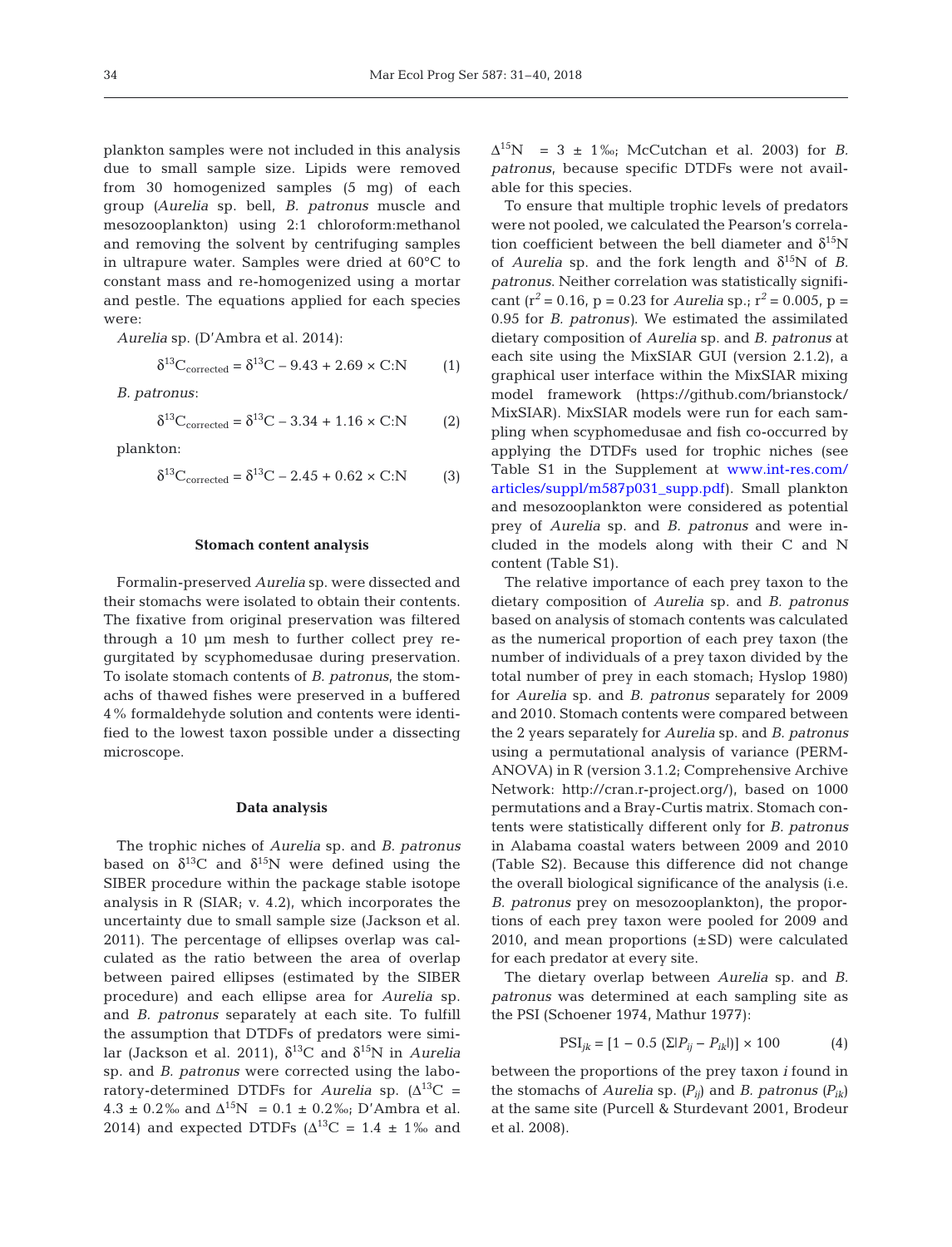# **RESULTS**

# **Stable isotope analyses**

Most stable isotope values of *Aurelia* sp. corrected using laboratory-determined DTDFs (D'Ambra et al. 2014) fell between the stable isotope ranges of small plankton and mesozooplankton in Louisiana and Alabama coastal waters, with only a few values within the range of mesozooplankton (Fig. 2). Conversely, in Mississippi,  $δ<sup>13</sup>C$  and  $δ<sup>15</sup>N$  of *Aurelia* sp. were within the range of mesozooplankton values at all sampling events (Fig. 2). Stable isotope values of *B. patronus* corrected using DTDFs by McCutchan et al. (2003) consistently fell within the range of mesozooplankton  $\delta^{13}$ C and  $\delta^{15}$ N in 2009 and 2010 at all 3 sites considered in this study (Fig. 2).

The MixSIAR GUI estimated that the mean  $(\pm SD)$ contribution of small plankton dominated the dietary composition of *Aurelia* sp. in Louisiana during August 2009 (91  $\pm$  21%) but was small in October 2009 and 2010 (30  $\pm$  34% and 4  $\pm$  16%, respectively) (Table 1). Because stable isotope values of *Aurelia* sp. in Mississippi coastal waters fell within the range of stable isotope values in mesozooplankton throughout the study, the assimilated dietary composition estimated by the mixing model was based mainly on mesozooplankton in 2009 and 2010 (Table 1). In Louisiana coastal waters, the assimilated diet of *Aurelia* sp. was based on mesozooplankton in August 2009, whilst the proportions of small plankton and mesozooplankton were similar in September 2009 and 2010 and in October 2010 (Table 1).

The MixSIAR GUI estimated that  $99 \pm 1\%$  (mean  $\pm$ SD) of the assimilated diet of *B. patronus* in Louisiana coastal waters consisted of mesozooplankton in August 2009 and August and October 2010 when they co-occurred with *Aurelia* sp. (Table 1). According to the results of the mixing model, small plankton provided a contribution of ~60% to the dietary composition of *B. patronus* in Mississippi. In Alabama coastal waters, *B. patronus* assimilated mainly mesozooplankton in August and September 2009, while their diet was balanced between small plankton and mesozooplankton in 2010 (Table 1).

Overall, stable isotope Bayesian ellipses of *Aurelia* sp. corrected for sample size were slightly larger than non-corrected ellipses. Both corrected and noncorrected ellipses of *Aurelia* sp. were larger than Bayesian ellipses of *B. patronus*. The SIBER procedure estimated that trophic niche overlap based on δ13C and δ15N ranged from 0–28% for *Aurelia* sp. and 0–64% for *B. patronus* across the 3 sites (Table 2).



Fig. 2. Corrected  $\delta^{13}$ C and  $\delta^{15}$ N values and resulting trophic niches (indicated by solid and dashed ovals) estimated using the stable isotope Bayesian ellipses in R (SIBER) procedure of the scyphomedusa *Aurelia* sp. and the forage fish *Brevo ortia patronus*, along with their potential prey— small plankton (<200 µm) and mesozooplankton (200−2000 µm) collected monthly from June to October 2009−2010 in (A) Louisiana, (B) Mississippi and (C) Alabama coastal waters

#### **Stomach content analysis**

PSIs between stomach contents of *Aurelia* sp. and *B. patronus* were 93% in Louisiana, 87% in Mississippi and 86% in Alabama coastal waters (Table 3). Only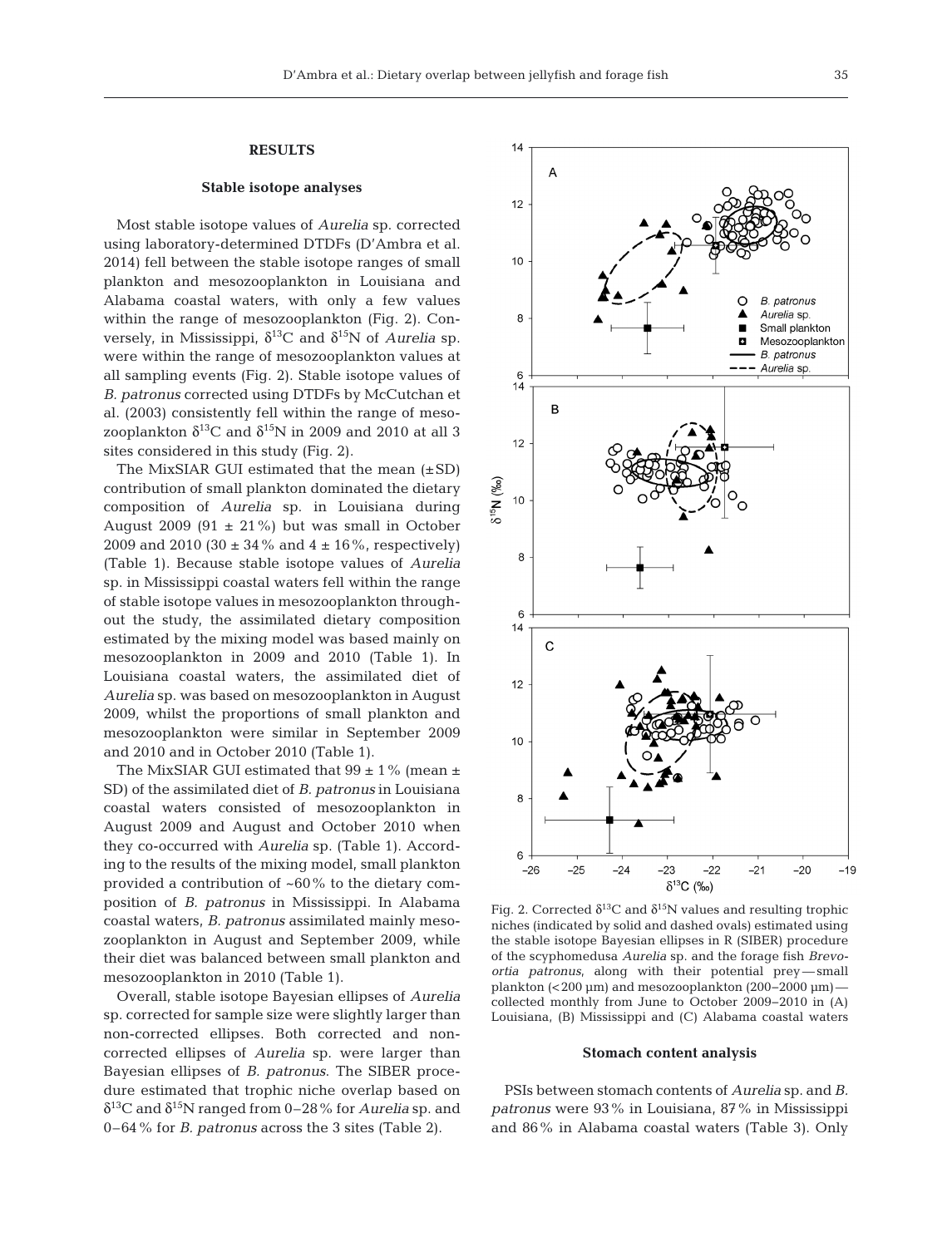Table 1. Mean  $(\pm SD)$  and 95% confidence interval (in parentheses) contribution of small plankton  $\langle 200 \text{ \text{µm}} \rangle$  and mesozooplankton (200−2000 µm) to the assimilated diets of the scyphomedusa *Aurelia* sp. and the forage fish *Brevoortia patronus* collected in Louisiana, Mississippi and Alabama coastal waters from June to October 2009−2010. Dietary compositions were estimated using the MixSIAR GUI based on stable isotope values of predators and their potential prey and only for the months when *Aurelia* sp. and *B. patronus* co-occurred

|                    | - <i>Aurelia</i> sp. |                        | -B. patronus          |                        |  |  |
|--------------------|----------------------|------------------------|-----------------------|------------------------|--|--|
|                    | Small plankton       | Mesozooplankton        | Small plankton        | Mesozooplankton        |  |  |
| Louisiana          |                      |                        |                       |                        |  |  |
| Aug 2009           | $91 \pm 21$ (37-100) | $9 \pm 21 (0 - 63)$    | $1 \pm 1 (0-3)$       | $99 \pm 1 (97 - 100)$  |  |  |
| Oct 2009           | $30 \pm 34 (0 - 80)$ | $70 \pm 34$ (30-100)   | $1 \pm 1 (0-2)$       | $99 \pm 1 (97 - 100)$  |  |  |
| Oct 2010           | $4 \pm 16(4 - 21)$   | $96 \pm 16 (79 - 00)$  | $1 \pm 1 (0-2)$       | $99 \pm 1 (98 - 100)$  |  |  |
| Overall            | $48 \pm 28 (5 - 4)$  | $52 \pm 28 (6 - 95)$   | $10 \pm 20 (0 - 59)$  | $90 \pm 20 (41 - 100)$ |  |  |
| <b>Mississippi</b> |                      |                        |                       |                        |  |  |
| Oct 2009           | $35 \pm 28 (0 - 77)$ | $65 \pm 28$ (23-100)   | $60 \pm 5 (51 - 68)$  | $40 \pm 5 (32 - 49)$   |  |  |
| Oct 2010           | $20 \pm 21 (0 - 57)$ | $81 \pm 21 (44 - 100)$ | $60 \pm 5 (51 - 69)$  | $40 \pm 5 (31 - 49)$   |  |  |
| Overall            | $44 \pm 25 (6 - 88)$ | $56 \pm 25 (12 - 94)$  | $60 \pm 5 (52 - 68)$  | $40 \pm 5 (33 - 48)$   |  |  |
| <b>Alabama</b>     |                      |                        |                       |                        |  |  |
| Aug 2009           | $16 \pm 18$ (0-51)   | $84 \pm 18$ (49-100)   | $10 \pm 14 (0 - 38)$  | $90 \pm 14$ (62-100)   |  |  |
| Sep 2009           | $62 \pm 17$ (26-84)  | $38 \pm 17 (16 - 74)$  | $6 \pm 10 (0 - 27)$   | $94 \pm 10$ (73-100)   |  |  |
| Sep 2010           | $52 \pm 7(40 - 62)$  | $48 \pm 7$ (37–60)     | $52 \pm 11 (32 - 68)$ | $48 \pm 11$ (32-68)    |  |  |
| Oct 2010           | $39 \pm 19 (0 - 64)$ | $61 \pm 19$ (38-60)    | $54 \pm 11 (36 - 71)$ | $46 \pm 11$ (29-64)    |  |  |
| Overall            | $45 \pm 8$ (31-58)   | $55 \pm 8 (42 - 69)$   | $45 \pm 5 (36 - 53)$  | $55 \pm 5 (47 - 64)$   |  |  |

mesozooplankton prey were found in the stomachs of both *Aurelia* sp. and *B. patronus*. Copepods were numerically the most abundant prey in the stomachs of both predators at the 3 sites considered in the present study. In addition to copepods, unidentified eggs, ostracods and crab zoea were found in the stomachs of both predators at the same site and, therefore, were accounted for in the calculation of PSI. Gastropod veligers, bivalve larvae, cladocerans, amphipods and decapods were identified only in small numbers and in one of the predator species' stomachs at the same

Table 2. Stable ellipses area corrected (SEAc) and non-corrected (SEA) for small sample size (in  $\delta^2$  units) and area overlap (in  $\delta^2$  units and percentage) between the SEA of the scyphomedusa *Aurelia* sp. and the forage fish *Brevoortia patronus* in Louisiana, Mississippi and Alabama coastal waters based on stable isotope values of scyphomedusae and fish (n = number of samples) collected from June to October 2009−2010 and estimated using the stable isotope Bayesian ellipses in R (SIBER) procedure

|                    | n  | SEA.<br>$(\delta^2)$ | <b>SEAc</b><br>$(\delta^2)$ | Area<br>overlap $(\delta^2)$ | Percentage<br>overlap $(\% )$ |
|--------------------|----|----------------------|-----------------------------|------------------------------|-------------------------------|
| Louisiana          |    |                      |                             |                              |                               |
| Aurelia sp.        | 12 | 2.3                  | 2.6                         | 0                            | $\Omega$                      |
| <i>B. patronus</i> | 64 | 1.2                  | 1.2                         |                              | $\Omega$                      |
| <b>Mississippi</b> |    |                      |                             |                              |                               |
| Aurelia sp.        | 9  | 2.4                  | 2.8                         | 0.7                          | 25                            |
| <i>B. patronus</i> | 50 | 1.2.                 | 1.2                         | 0.7                          | 56                            |
| Alahama            |    |                      |                             |                              |                               |
| Aurelia sp.        | 38 | 3.2                  | 3.3                         | 0.9                          | 28                            |
| B. patronus        | 43 | 1.4                  | 1.5                         | 0.9                          | 64                            |

site, and hence were not included in the calculation of dietary overlap (Table 3).

# **DISCUSSION**

Analysis of stable isotope values and stomach contents indicated that the overall degree of dietary overlap between the adult stages of the scyphomedusa *Aurelia* sp. and the forage fish *Brevoortia patronus* was high (0−64% trophic niche overlap estimated from stable isotope values and 86−93% based on analysis of stomach contents) across the northern Gulf of Mexico during summer-early fall 2009−2010. Even in Louisiana coastal waters, where stable isotope ratios indicated no trophic niche overlap between assimilated diets, the 93% PSI between stomach contents in *Aurelia* sp. and *B. patronus* suggested potential for a high degree of dietary overlap. Scyphomedusae and forage fish co-occur in several coastal areas, including highly productive ecosystems (Brodeur et al. 2008, Robinson et al. 2014). The inverse correlation between the abundance of scy phomedusae and forage fish found in a previous study (Robinson et al. 2014), along with the dietary overlap observed during this study, suggest potential for competition for prey between these taxa. Based on the assumption that scyphomedusae and forage fish compete for prey, recent food web models have included jellyfish as potential competitors of forage fish in the Northern California Current (Ruzicka et al.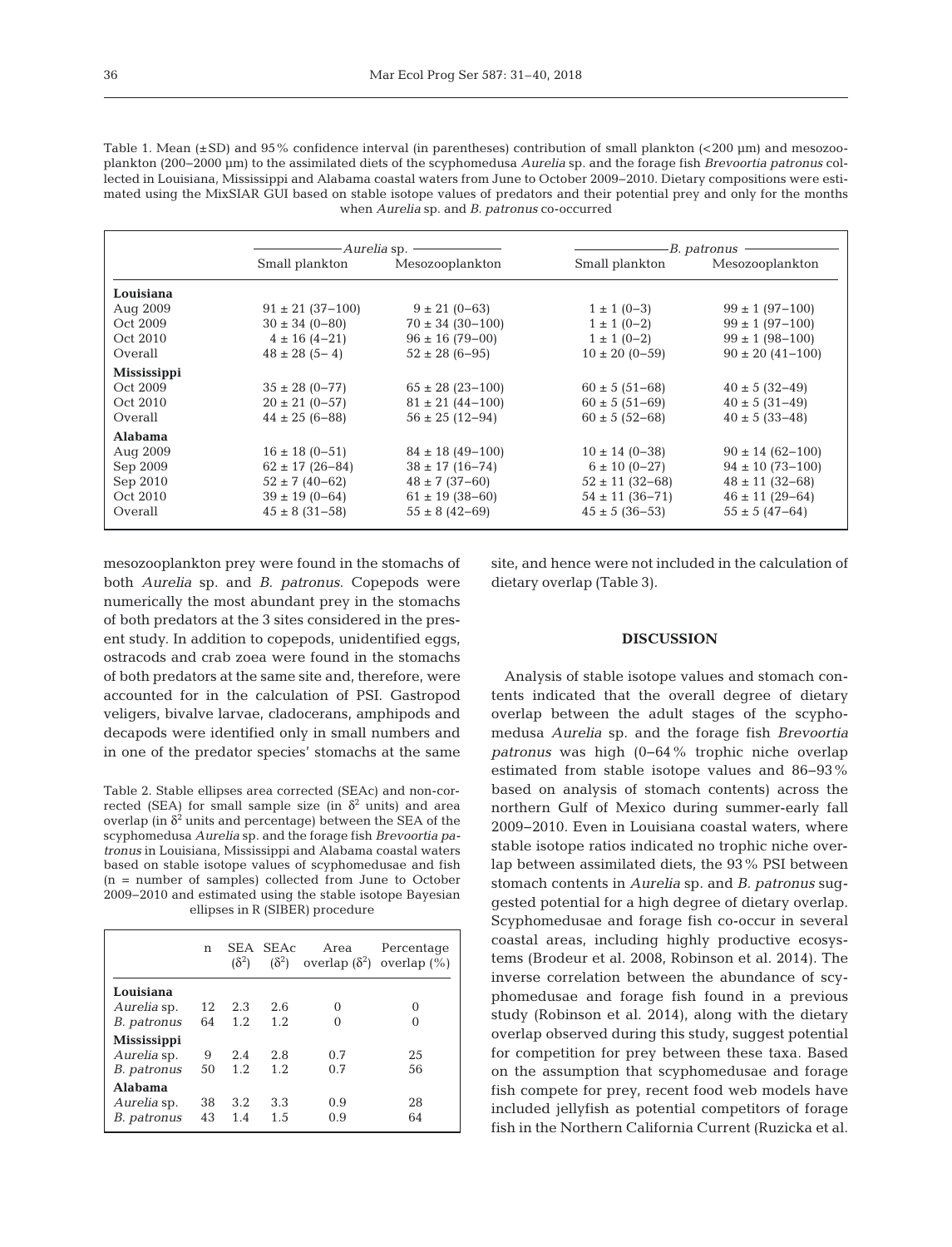Table 3. Number of samples (n), size (in cm; bell diameter for scyphomedusae; fork length for fish), percentage (mean  $\pm$  SD) and number of mesozooplankton prey (in parentheses) in the stomach and percent similarity index (PSI) of the scyphomedusa *Aurelia* sp. and the forage fish *Brevoortia patronus* in Louisiana, Mississippi and Alabama coastal waters based on analysis of stomach contents collected from June to October 2009−2010

|                    | n  | Size              | - Mesozooplankton prey (%)- |                          |                     |                      |                      |                          |                     | PSI              |                                                                              |    |
|--------------------|----|-------------------|-----------------------------|--------------------------|---------------------|----------------------|----------------------|--------------------------|---------------------|------------------|------------------------------------------------------------------------------|----|
|                    |    | (c <sub>m</sub> ) | Copepoda                    | Eggs                     |                     |                      | zoea                 |                          |                     |                  | Cladocera Ostracoda Crab Amphipoda Decapoda Gastropoda Bivalve (%)<br>larvae |    |
| Louisiana          |    |                   |                             |                          |                     |                      |                      |                          |                     |                  |                                                                              | 93 |
| Aurelia sp.        | 16 | $28.3 \pm 3.4$    | $69 \pm 27$<br>(141)        | $11 \pm 16$<br>(40)      |                     | $20 \pm 28$<br>(37)  |                      |                          |                     |                  |                                                                              |    |
| B. patronus        | 34 | $19.3 \pm 0.8$    | $66 \pm 22$<br>(1649)       | $4 \pm 9$<br>(48)        | $6 \pm 11$<br>(135) | $15 \pm 21$<br>(315) | $6 \pm 8$<br>(117)   | $2 \pm 5$<br>(24)        |                     |                  |                                                                              |    |
| <b>Mississippi</b> |    |                   |                             |                          |                     |                      |                      |                          |                     |                  |                                                                              | 87 |
| Aurelia sp.        | 10 | $25.5 \pm 3.4$    | $62 \pm 45$<br>(34)         | $3 \pm 7$<br>(3)         |                     | $25 \pm 36$<br>(14)  | $3 \pm 11$<br>(1)    | $6 \pm 13$<br>(3)        |                     |                  |                                                                              |    |
| B. patronus        | 27 | $19.0 \pm 0.8$    | $64 \pm 35$<br>(1548)       | $\overline{\phantom{0}}$ |                     | $16 \pm 28$<br>(383) | $18 \pm 26$<br>(597) | $\overline{\phantom{0}}$ |                     |                  | $2 \pm 5$<br>(54)                                                            |    |
| <b>Alabama</b>     |    |                   |                             |                          |                     |                      |                      |                          |                     |                  |                                                                              | 86 |
| Aurelia sp.        | 26 | $26.9 \pm 4.2$    | $78 \pm 31$<br>(394)        | $8 \pm 12$<br>(21)       |                     | $1 \pm 3$<br>(3)     | $1 \pm 5$<br>(3)     | $8 \pm 25$<br>(20)       |                     | $1 \pm 5$<br>(2) | $3 \pm 9$                                                                    |    |
| B. patronus        | 44 | $18.5 \pm 0.8$    | $75 \pm 29$<br>(6608)       | $3 \pm 11$<br>(269)      |                     | $7 + 17$<br>(593)    | $9 \pm 22$<br>(751)  | $1 \pm 8$<br>(89)        | $5 \pm 14$<br>(410) |                  |                                                                              |    |

2012), the Gulf of Mexico (Robinson et al. 2015) and marine coastal ecosystems under diverse future scenarios (Schnedler-Meyer et al. 2016). However, a direct comparison of the diets of jellyfish and forage fish is only available for a limited number of ecosystems (Purcell & Grover 1990, Purcell & Sturdevant 2001, Brodeur et al. 2008, Shoij et al. 2009, Nagata et al. 2015). The present study demonstrates potential for dietary overlap between 2 abundant species of jellyfish and forage fish in an important coastal ecosystem by direct comparison of their diets across the northern Gulf of Mexico region.

# **Trophic niches of** *Aurelia* **sp. and** *Brevoortia patronus* **and their overlap**

Except for Louisiana coastal waters, trophic niches defined using C and N stable isotope ratios in tissues of the scyphomedusa *Aurelia* sp. overlapped 25−28% with trophic niches of the forage fish *B. patronus*, while the percentage of overlap was 56−64% for trophic niches of *B. patronus* in the northern Gulf of Mexico (Table 2). These ranges are consistent with the observed percentages of overlap between trophic niches of the forage fish *Chloroscombrus chrysurus* with the scyphomedusae *Lychnorhiza lucerna* (56%) and *Chrysaora lactea* (65%*)* in the Cananéia Lagoon Estuary System, Brazil (Nagata et al. 2015). Trophic niche overlap of *Aurelia* sp. in the present study was smaller than the percentage estimated for *L. lucerna* (50%) and *C. lactea* (45%) (Nagata et al. 2015). Although trophic niches were not defined, stable isotope values of *Aurelia aurita* overlapped with  $\delta^{13}$ C and δ15N of the Japanese anchovy *Engraulis japonicas* in the Seto Inlet Sea, Japan (Shoji et al. 2009). Also, the range of  $\delta^{13}C$  and  $\delta^{15}N$  values determined in the scyphomedusa *Chrysaora fuscescens* and forage fishes (herring *Clupea pallasii*, saury *Cololabis saira*, sardine *Sardinops sagax*) were similar and indicated that these species feed at similar trophic levels in the Northern California Current (Brodeur et al. 2008). This agreement of results from diverse ecosystems suggests that dietary overlap between scyphomedusae and forage fish may be a common trait within marine food webs.

Feeding strategies of *Aurelia* sp. and *B. patronus* are different. Scyphomedusae use a combination of ambush and filter-feeding strategies, promoting the encounter of prey with their tentacles using feeding currents, as does *Aurelia* sp. (Kiørboe 2011). Feeding currents are generated by the rhythmical pulsation of their bell, and current intensity increases with in creasing bell diameter for a specific bell shape (Costello & Colin 1994, 1995, Kiørboe 2011). The escape velocity of prey contribute, in part, to determining the success of prey capture and ingestion by scyphomedusae. Most forage fish species, including *B. patronus*, filter water through their gill rakers and retain prey as they swim. The spacing within and between gill rakers in adult *B. patronus* is sufficiently large to retain larger zooplankton (e.g. mesozooplankton; Deegan et al. 1990, Castillo-Rivera et al. 1996, Olsen et al. 2014). This basic difference of feeding strategies between scyphomedusae and forage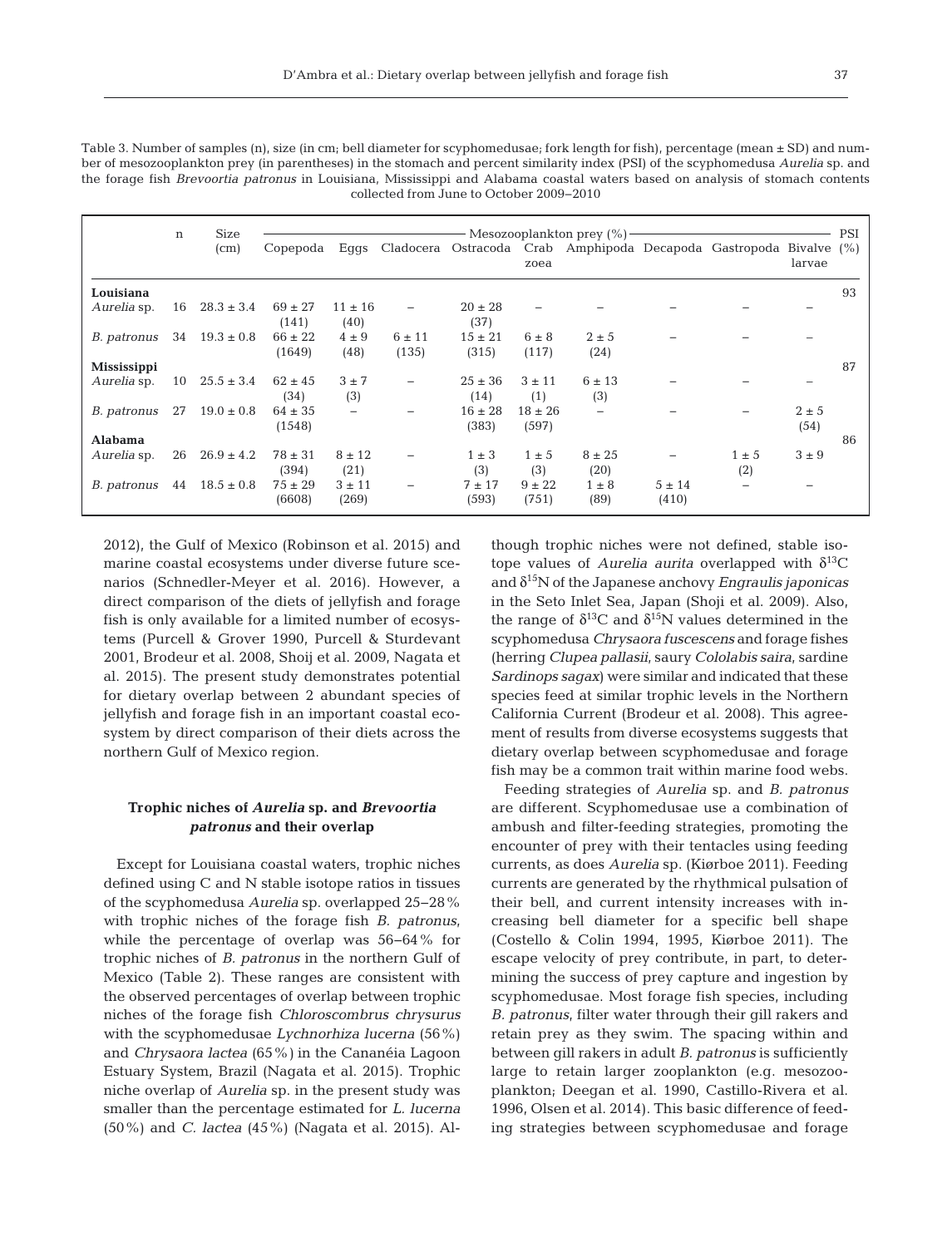fish has been indicated to play a key role in determining the interplay between these taxa in marine ecosystems (Schnedler-Meyer et al. 2016), but further study is required to define the consequences of different feeding strategies in *Aurelia* sp. and *B. patronus* on trophic interactions between them in the northern Gulf of Mexico.

Our data indicate that *Aurelia* sp. and *B. patronus* generally fed at mid-trophic levels, with some site and species-specific variation. Stable isotope values in *B. patronus* consistently fell within the range of mesozooplankton, which clearly indicated that mesozooplankton provided the major contribution to their diet (Fig. 2). Conversely, stable isotope values of *Aurelia* sp. showed a high degree of individual variability at all 3 sites and largely fell between the stable isotope ranges of small plankton and mesozooplankton (Fig. 2), which may have different interpretations. To satisfy their metabolic requirements, scyphomedusae prey on a variety of plankton sizes (Purcell 1997, 2009). Based on this observation, stable isotope values of *Aurelia* sp. falling between the stable isotope values of small plankton and mesozooplankton may suggest that *Aurelia* sp. preyed upon a combination of the 2 prey. This interpretation of stable isotope values of *Aurelia* sp. is supported by the dietary compositions defined using the MixSIAR GUI, which included variable proportions of small plankton and mesozooplankton in their diet. An alternative interpretation of stable isotope values in *Aurelia* sp. may be that scyphomedusae were transported to the sampling site by currents within the half-life of the stable isotopes. Therefore, the stable isotope values in *Aurelia* sp. may reflect the isotope composition of prey at a distant feeding site. In addition to horizontal movements, scyphomedusae may migrate from the surface to deeper layers to prey on carbon-rich prey to satisfy their energetic costs (D'Ambra et al. 2013), or they may wait for carbonrich, emergent zooplankton to reach the surface (Pitt et al. 2008). The specific movements of *Aurelia* sp. and zooplankton in the northern Gulf of Mexico are not known, but the consistency of findings among locations in this study suggests that the potential for dietary overlap throughout the region was not substantially diminished by local variation in diet and movements. Nevertheless individual variability and movements within different areas remain an important consideration when defining the dietary composition in *Aurelia* sp. and other scyphomedusae.

Stable isotope values of *Aurelia* sp. and *B. patronus* likely reflect different time scales. While a laboratory experiment indicated that the bell tissues in *Aurelia*

sp. of comparable size to specimens in the present study have a half-life  $10.8 \pm 2.4$  d (mean  $\pm$  SD) for C and  $9.7 \pm 3.1$  d for N at 28°C (D'Ambra et al. 2014); half-life rates for *B. patronus* are not available. The muscle tissues of the Pacific herring *Clupea pallasii*, a clupeid filter-feeder, showed a half life 46.2 d for N at 10.6°C (Miller 2006). *B. patronus* likely experienced warmer water temperatures in the northern Gulf of Mexico during summer and early fall (Carassou et al. 2011) and are smaller than the *C. pallasii* in the laboratory determinations (~46 cm; Miller 2006), which may reduce the half-life of stable isotopes in *B. patronus* compared to *C. pallasii*. Therefore, half-life rates in *Aurelia* sp. may be at least 2 times faster than in *B. patronus*. As a consequence, trophic niches and dietary reconstructions, which are based on stable isotope values, reflect a shorter time scale in *Aurelia* sp. compared to *B. patronus*.

Dietary compositions based on stable isotope values and stomach contents provide different information about the diet of predators and may be affected by methodological constraints. The dietary compositions estimated using the MixSIAR GUI may be affected by the limited spacing between end-members. Mixing models ensure the best performance when potential prey have distinct stable isotope ranges (Phillips et al. 2014). In the present study, the  $\delta^{13}$ C and  $\delta^{15}$ N ranges of small plankton and mesozooplankton almost overlapped in Mississippi and Alabama coastal waters. The overlap of prey ranges may have caused the mixing model to overestimate the contribution of small plankton in the diet of predators. On the other hand, by preserving stomach contents in formalin, which damages small and softbodied prey, the numerical abundance of small plankton in the stomachs of *Aurelia* sp. and *B. patronus* may have been underestimated, particularly in fish stomachs, where the digestive process may have continued during transport on land. Potential protracted digestion may explain, at least in part, why small plankton was not found in the stomach contents whilst the output of the MixSIAR GUI included a contribution of small plankton to the dietary composition of *B. patronus*.

# **Dietary overlap between** *Aurelia* **sp. and** *B. patronus* **based on analysis of stomach contents**

Stomach contents indicated that the diets of adult *Aurelia* sp. and *B. patronus* were based on mesozooplankton, which yielded PSIs ranging from 86–93% across the 3 sampling sites (Table 3). Our results are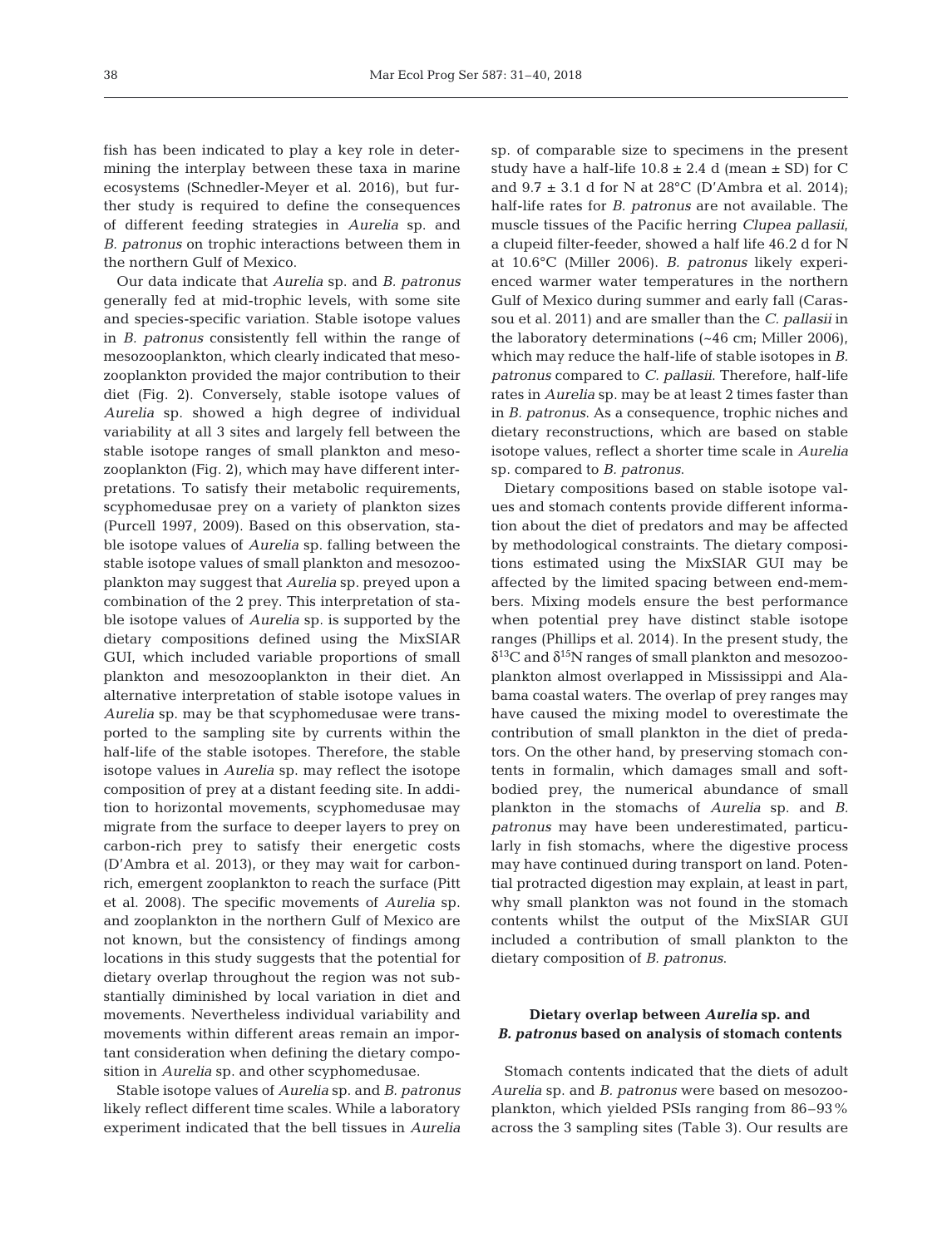slightly higher than the range determined between *Aurelia labiata* and walleye pollock *Theragra chalco gramma*, Pacific sandlance *Ammodytes hexapterus*, and Pacific herring *Clupea pallasi* (67−75%) or be tween *Cyanea capillata* and pink salmon *Oncorhynchus gorbuscha* (78%) in Prince William Sound, Alaska (Purcell & Sturdevant 2001). In line with the findings by Purcell & Sturdevant (2001), PSIs ranged from 60− 74% between the scyphomedusae *Aurelia labiata* and *Chrysaora fuscescens* and herring, saury, anchovy and sardine in the Northern California Current (Brodeur et al. 2008). The PSIs in the present study were likely due to the large proportion of copepods, which dominated the stomach contents of *Aurelia* sp. and *B. patronus* at all 3 sites. In agreement with our results, copepods were numerically the most abundant prey in previous analyses of stomach contents in adult *Aurelia* sp. across the northern Gulf of Mexico (Graham & Kroutil 2001), while a detailed analysis of stomach contents in adult *B. patronus* is lacking across the region.

## **CONCLUSIONS**

Our results indicate a high degree of dietary overlap between the scyphomedusa *Aurelia* sp. and the forage fish *B. patronus* in the northern Gulf of Mexico. Food web models have identified scyphomedusae and fora*g*e fish as key pathways of energy transfer within coastal food webs. Forage fish transfer energy to higher trophic levels, while scyphomedusae appear to direct energy toward the microbial loop or the benthic food web (Condon et al. 2011, Robinson et al. 2015). Recent studies have highlighted that the contribution of scyphomedusae to the dietary composition of their predators may have been underestimated (Utne-Palm et al. 2010, Cardona et al. 2012, D'Ambra et al. 2015). Our results indicate that *Aurelia* sp. and *B. patronus* likely share middle trophic levels within the pelagic food web. Hence, the interplay between these and similar species may regulate energy flow within the food web of the northern Gulf of Mexico. Further studies are required to determine whether the high degree of trophic overlap is primarily driven by resource competition (which occurs when prey are limiting) or an abundance of similar prey (such as copepods) among locations. Data are also needed to better define how factors such as life cycles, larval recruitment, feeding strategies, predation rates and fishery pressure regulate the interactions between jellyfish and forage fish. Given the importance of *B. patronus* and similar species to the ecology and economy of coast regions, the data gathered in this study will be useful to refine understanding of food web structure and energy transfer that has broad implications for fisheries management in the northern Gulf of Mexico and beyond.

*Acknowledgments*. Funding for this study was provided by the National Oceanographic and Atmospheric Agency (NOAA)— R. C. Shelby Center for Ecosystem-Based Fisheries Management, and the National Science Foundation NSF-RAPID (OCE-1043413) to W.M.G. We thank the Biological Oceanography and FOCAL laboratories at the Dauphin Island Sea Lab (Alabama, USA) for plankton collection. C. Culpepper, J. Herrmann, L. Linn, R. Shiplett, and K. Weiss provided invaluable help in the field. We are grateful to J. Smith at NOAA for providing fish samples from Mississippi and Louisiana and the personnel at Louisiana University Marine Consortium (LUMCON) for their help collecting plankton and jellyfish in Louisiana. We are indebted to P. Vick for generating the map of sampling stations. Drs. C. Harrod and J. H. Houghton provided insights and comments that greatly improved the earlier version of the manuscript along with the suggestions by Dr. M. Youngbluth and 3 anonymous reviewers.

#### LITERATURE CITED

- Ahrenholz DW (1991) Population biology and life history of the north American menhadens: *Brevoortia* spp. Mar Fish Rev 53:3-19
- [Arai MN \(2005\) Predation on pelagic coelenterates: a](https://doi.org/10.1017/S0025315405011458) review. J Mar Biol Assoc UK 85:523-536
- [Brodeur RD, Suchman CL, Reese DC, Miller TW, Daly EA](https://doi.org/10.1007/s00227-008-0958-3) (2008) Spatial overlap and trophic interactions between pelagic fish and large jellyfish in the Northern California Current. Mar Biol 154: 649−659
- [Carassou L, Dzwonkowski B, Hernandez FJ Jr, Powers SP,](https://doi.org/10.1080/19425120.2011.642492) Park K, Graham WM, Mareska J (2011) Environmental influence on juvenile fish abundances in a river-dominated coastal system. Mar Coast Fish 3:411-427
- [Cardona L, Alvarez de Quevedo I, Borrell A, Aguilar A](https://doi.org/10.1371/journal.pone.0031329) (2012) Massive consumption of gelatinous plankton by Mediterranean apex predators. PLOS ONE 7:e31329
	- Castillo-Rivera M, Kobelkowsky A, Zamayoa V (1996) Food resource partitioning and trophic morphology of *Brevoortia gunteri* and *B. patronus.* J Fish Biol 49: 1102−1111
- [Condon RH, Steinberg DK, del Giorgio PA, Bouvier TC,](https://doi.org/10.1073/pnas.1015782108) Bronk DA, Graham WM, Ducklow HW (2011) Jellyfish blooms result in a major microbial respiratory sink of carbon in marine systems. Proc Natl Acad Sci USA 108: 10225−10230
- [Costello JH, Colin SP \(1994\) Morphology, fluid motion and](https://doi.org/10.1007/BF00346741) predation by the scyphomedusa *Aurelia aurita.* Mar Biol 121: 327−334
- [Costello JH, Colin SP \(1995\) Flow and feeding by swimming](https://doi.org/10.1007/BF00363913) scyphomedusae. Mar Biol 124: 399−406
- [D'Ambra I, Graham WM, Carmichael RH, Malej A, Onofri V](https://doi.org/10.1093/plankt/fbt065) (2013) Predation patterns and prey quality of medusae in a semi-enclosed marine lake: implications for food web energy transfer in coastal marine ecosystems. J Plankton Res 35: 1305−1312
- [D'Ambra I, Carmichael RH, Graham WM \(2014\) Determina-](https://doi.org/10.1007/s00227-013-2345-y)